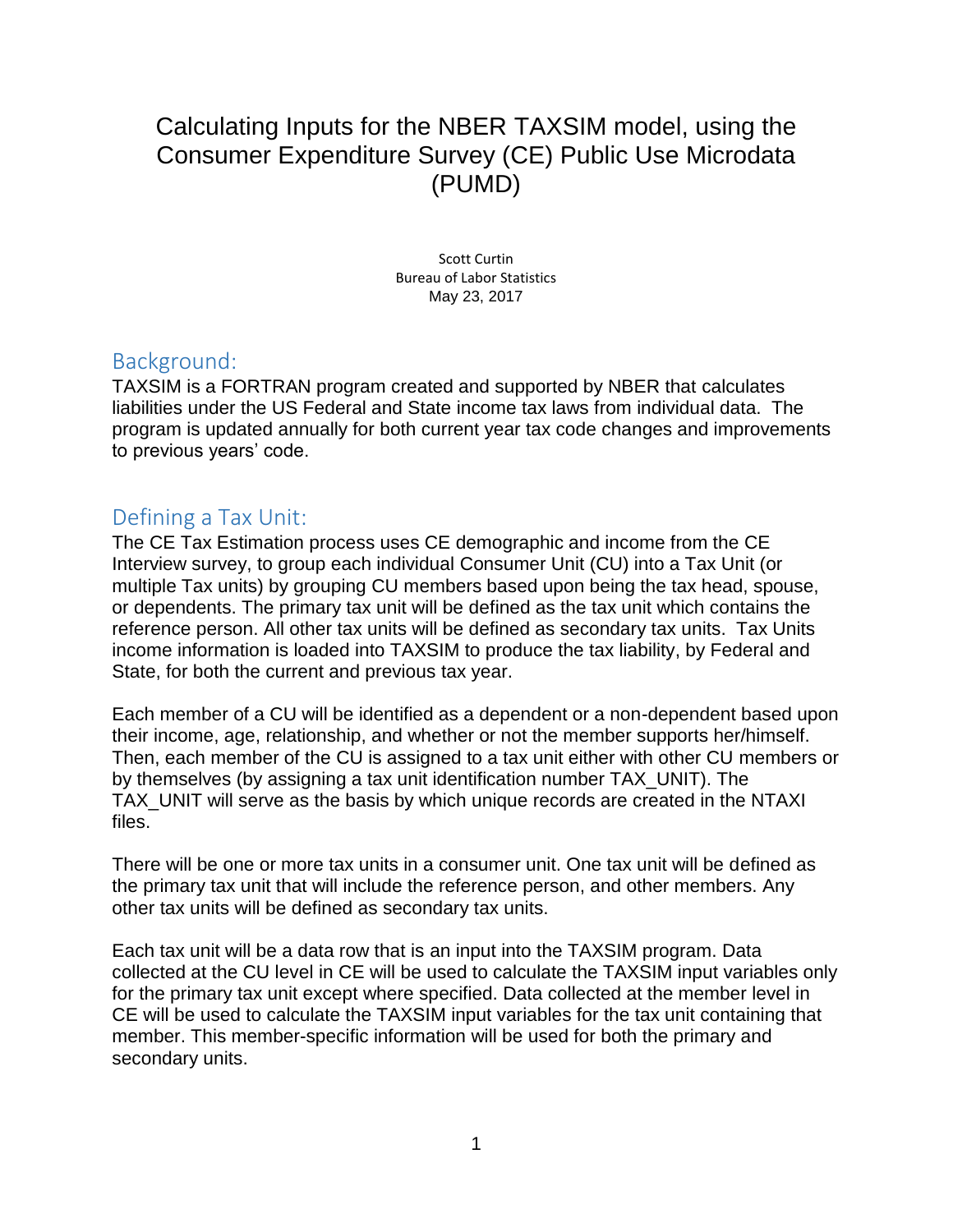## TAXSIM Inputs:

There are 22 variables that will need to be created for each tax unit. The TAXSIM program requires all 22 input variables to have a value in order to run. "Blanks" (valid or invalid) and tax information that the CE survey does not capture (i.e. Unemployment Compensation, Short term capital gains or losses, Long term capital gains or losses) are set to zero.

For most cases, there are specific CE variables that match the TAXSIM variables. In other cases, adjustments must be made to the CE variables (i.e. the creation of temporary variables for the purpose of inputting into TAXSIM, but not to be stored by CE). Moreover, two groups of TAXSIM variables information will be gathered for both the previous tax year (denoted by variables with " PY" at the end) and the current tax year (denoted by variables with " CY" at the end) surrounding the reference period.

In addition to creating these variables for the TAXSIM program, the tax information is stored in the NTAXI PUMD files, along with the outputs.

#### Variable 1: Unique Tax ID

"TAXID" – this will identify the unique tax unit with a CU identifier (NEWID) and a tax unit identifier within the CU. The tax unit identifier within the CU ("TAX\_UNIT") will be a number starting with 1, for the primary tax unit and incrementing with each tax unit. TAXID will be a concatenation of the NEWID and TAX\_UNIT

| ---                     |              |                 |              |
|-------------------------|--------------|-----------------|--------------|
|                         | <b>NEWID</b> | <b>TAX UNIT</b> | <b>TAXID</b> |
| <b>Primary Tax Unit</b> | 0111234      |                 | 01112341     |
| Secondary tax unit 1    | 0111234      |                 | 01112342     |
| Secondary tax unit 2    | 0111234      |                 | 01112343     |

EX:

#### Variable 2: Tax Year "TAX\_YR"

This is the year that taxes are calculated for. Tax code and levels for that year will be used in the program. TAXSIM will run for each tax year in the reference period (i.e. current and prior years), defined as the previous 12 months from the interview month and year.

#### Variable 3: SOI State "SOI\_ST"

The state parameter that is used in TAXSIM is the state code that is used in the IRS Statistics of Income (SOI) data.

#### Variable 4: Filing Status (or "Marital Status" in TAXSIM documentation) "FILESTAT"

Filing status is determined for the tax unit by the members in that tax unit. The Filing Status code is the code that will be used in the TAXSIM program.

• Single (Filing Status = 1): Tax units that contain one member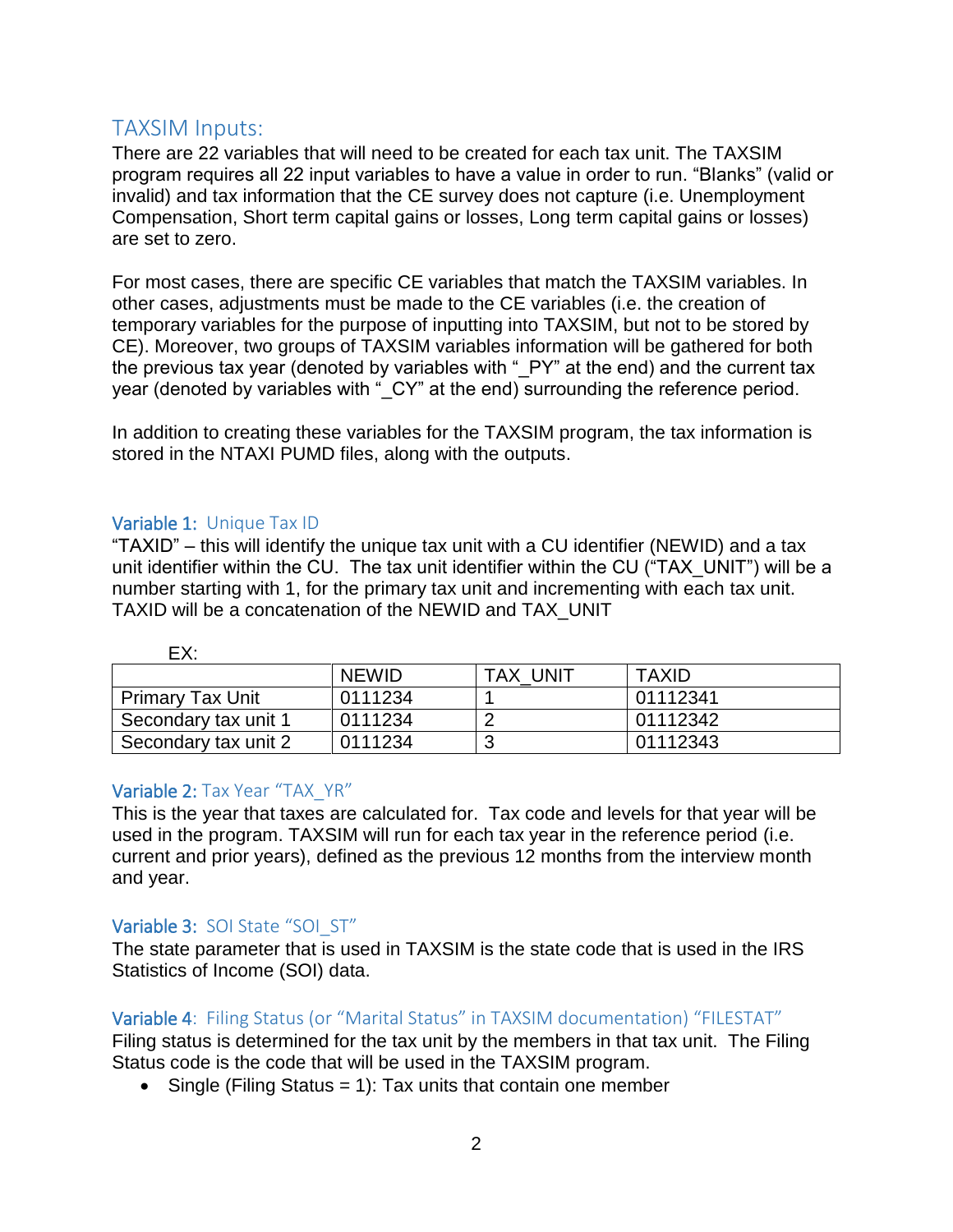- Married filing jointly (Filing Status  $= 2$ ): Tax units with a head and spouse, may or may not have dependents
- $\bullet$  Head of household (Filing Status = 4): Tax units with a head and dependents, but no spouse
- Dependent Tax Payer (Filing Status = 8): Tax unit that has a member who is a dependent of another tax unit. (Note: This tax unit is run through TAXSIM claiming no exemptions in Variable 5)

#### Variable 5: Dependent Exemptions "DEPCNT"

This is the count of dependents assigned to the tax unit. It summed across members in the same tax unit. Dependents are assigned during the tax unit creation and stay the same regardless of the year. Dependent tax payers will count toward their initially assigned tax unit as a dependent and will have a value of zero for DEPCNT.

#### Variable 6: Taxpayers 65 and over "T65CT\_PY" & "T65CT\_CY"

Count of taxpayers from (head of tax unit or spouse) that are 65 and older during the tax reference period. It is summed across members in the same tax unit, but the actual value can only equal 0, 1, or 2 since it only pertains to the head and spouse.

#### Variable 7: Wage and salary income of taxpayer "WAGE HD"

Sum of the imputed salary (MEMI.SALARYXM) of the tax head, the positive imputed self-employment income (MEMI.SEMPFRMM > 0). Otherwise, value is zero.

#### Variable 8: Wage and salary income of spouse "WAGE SP"

Sum of the imputed salary (MEMI.SALARYXM) of the tax head spouse (if present), the positive imputed self-employment income (MEMI.SEMPFRMM > 0). Otherwise, value is zero.

#### Variable 9: Dividend income "DIVINC"

Dividend income cannot be isolated in CE data, therefore all tax units will have zero for this variable.

#### Variable 10: Other income "OTHTXINC"

This is a catch all for other income in the tax unit. For the primary tax unit, OTHTXINC will include the family and specific member level variables listed below; for the secondary unit, it will only contain the member level variables that apply to those members listed in the particular secondary unit.

The value here will be the additions and subtractions of the below inputs.

Sum the following:

- Imputed interest and dividends paid (FMLI.INTRDVXM) primary tax unit only, zero for others
- Other regular contributions, including alimony, child support, unemployment compensation and worker's compensation (FMLI.OTHREGXM) – primary tax unit only, zero for others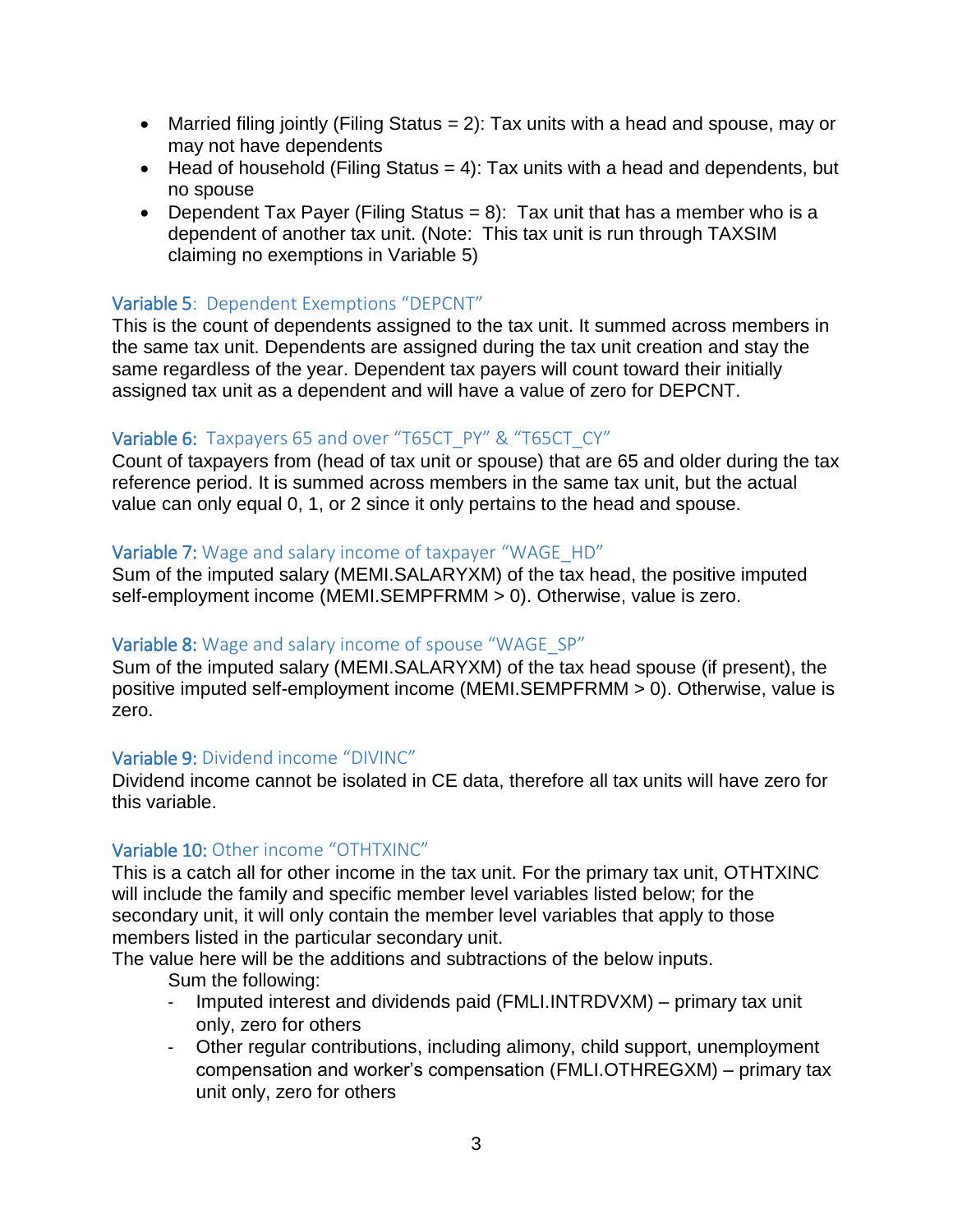- Negative imputed self-employment income (MEMI.SEMPFRMM <0) for tax unit head and spouse (Note: The amount is stored as a negative, so technically it's adding the negative amount)
- Income from roomers and boarders and other rental income (FMLI.NETRENTM) – primary tax unit only, zero for others
- Lump sum financial income (FMLI.LUMPSUMX) primary tax unit only, zero for others
- Other income (FMLI.OTHRINCM) primary tax unit only, zero for others

Subtracting the following:

- Alimony paid (CNT.CONTEXPX where CNT.CONTCODE = "120") primary tax unit only, zero for others
- Payments made to private pensions (MEMI.ANPRVPNM) subject to specific thresholds and income limit that are recalculated each year.
- Payments made to individual retirement account (MEMI.INDRETX) subject to specific thresholds and income limits recalculated each year and dependent on age and whether or not the individual made contributions to a retirement plan.

## Variable 11: Taxable pensions "TAXPENS"

If there is more than one tax unit in the CU with retired members, then the imputed pension income at the CU level (FMLI.RETSURVM) is divided proportionally among the tax units that have retired members in the CU (Members where MEMI.INCNONWK=1). If there are no retired persons in the CU, then the amount should be divided proportionally amongst the tax units that have disabled member in the CU (Members where MEMI.INCNONWK=4). If there are no retired or disabled members, then the entire amount will be included in the Primary Tax Unit.

Example: Consumer Unit has a Total Yearly Amount of \$3,000.00 and 3 total retirees. \$3000.00 / 3 retirees in CU = 1,000.00 for each retiree. The amounts will be dispersed among the Tax Units; TU1 has 1 retiree, TU 2 has 2 retirees so TU1 taxable pension value is \$1,000, TU2 is \$2,000

#### Variable 12: Social Security benefits "SOSSECB"

Social security benefits at the member level (MEMI.SOCRRXM) - for tax unit head and spouse. It summed across those members per tax unit.

## Variable 13: Other non-taxable transfer income such as welfare municipal bond interest, and child support (affects state estimated taxes only) "NONTXINC"

Sum the following:

- Imputed welfare (FMLI.WELFAREM) - primary tax unit only, zero for others

Variable 14: Rent paid (used for calculating state property tax rebates) "RNTPAID" Annualized rent paid (RNT.QRT3MCMX\*4) - primary tax unit only, zero for others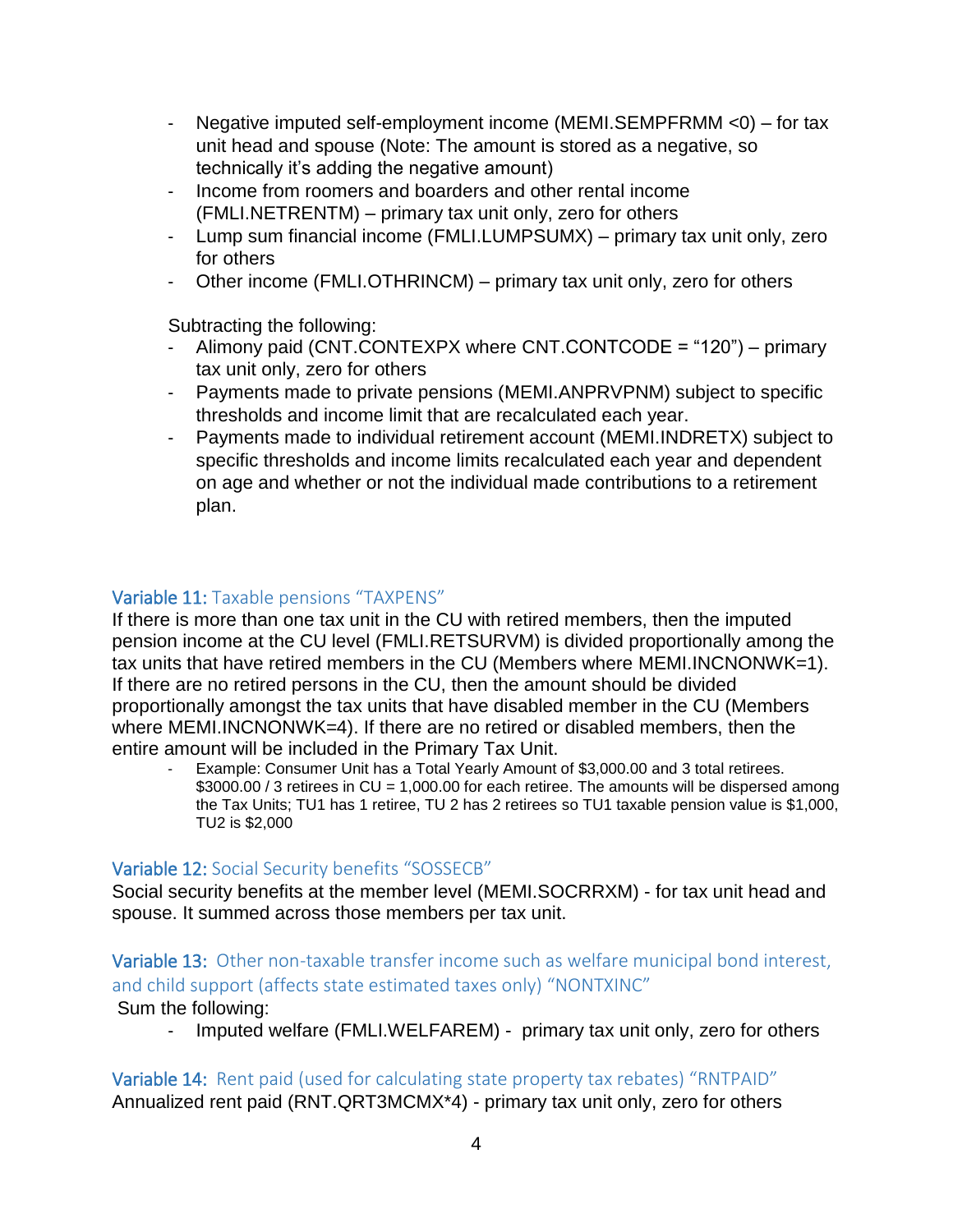#### Variable 15: Property taxes paid "PROPTXPD"

Real estate tax for all owned properties (OPB.QADPTAX) - primary tax unit only, zero for others

#### Variable 16: Itemized deductions – Alternative Minimum Tax (AMT) preference "AMTDEDCT"

The deductions that can be used in AMT will go here. These will all be assigned only to the primary tax unit. All other tax units will have a zero.

Sum of the following:

- Totaled medical expenses (MDB.MEDPMTX) that are between 7.5% and 10% of income (income = NTAXI.WAGE\_HD + NTAXI.WAGE\_SP + NTAXI.DIVINC + NTAXI.OTHTXINC [everything except 'refunds from state taxes paid' {FMLI.SLRFUNDX}] + NTAXI.TAXPENS + NTAXI.SOSSECB)
- Personal property taxes for vehicles (VLR.VOPREGY = 405)
- Miscellaneous taxes (FMLI.MISCTAXX)
- Annualized, business adjusted home equity loan mortgage interest paid on first and second properties. Sum (HEL.QADINT1G, HEL.QADINT2G, HEL.QADINT3G)\*4.

Annualized, business adjusted home equity line of credit interest on first or second home (OPH.JINTPDX\*4)

#### Variable 17: Child/Dependent Care Expenses "CHLDCARE"

Annualized child or dependent care expense of the household (MIS.MISCEXPX\*4 where MIS.MISCCODE= 225). Divide proportionally amongst tax units with dependent children less than thirteen years old.

Example: Consumer Unit has a Total Quarterly Expense of \$300.00 and 3 total kids. \$300 \* 4 = \$1,200.00 / 3 kids in CU = 400.00 for each kid. This amount have to be dispersed among the Tax Units; TU1 has 1 kid, TU 2 has 2 kids so TU1 child expense value is \$400, TU2 is \$800

#### Variable 18: Unemployment Compensation ("UNEMPCOMP")

- Enter zero for all tax units (not available in CE)

#### Variable 19: Number of dependents under age 17 (for child credit) "DEPUND17"

- Count of dependents in the tax unit whose ages are less than 17